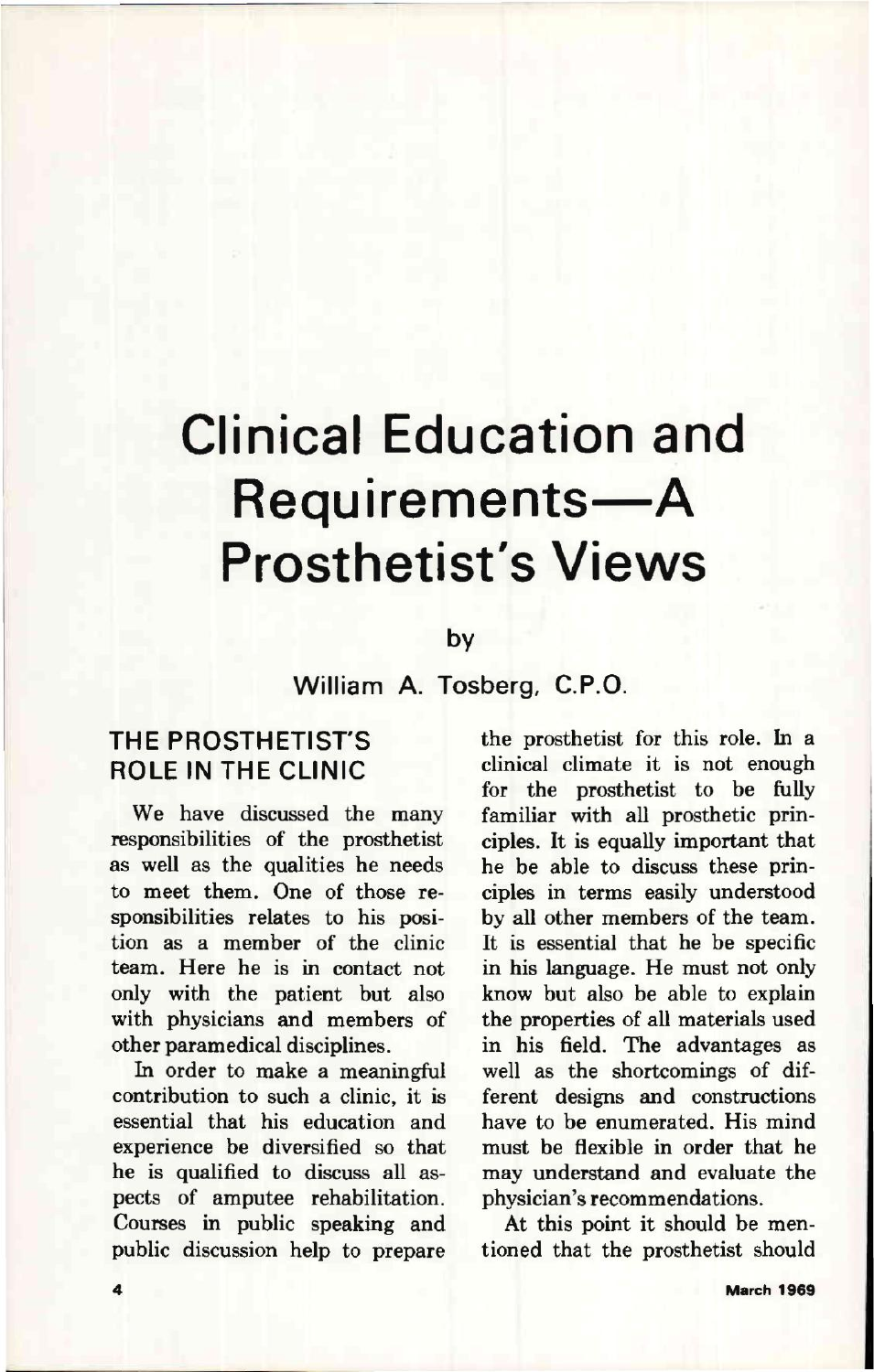not only have full knowledge of all anatomical terms used in the field of prosthetics, but he must also be familiar with the physiology and kinesiology of the various joints since the physical therapist and also the occupational therapist will discuss the training of the amputee with him.

It is self-evident that, in a clinical situation, the prosthetist is looked upon as a professional only if he acts and behaves as such. His manner of speech, the way he dresses and his cooperation with other members of the team determine his acceptance within the group.

It is almost mandatory that in addition to a well-rounded training in the science of prosthetics, the prosthetist's education should include the foundations of different areas of medicine. He must acquire a general knowledge of the skeleton. Any amputation by necessity will lead to the removal of some bony tissue. What are the names of the different bones? What is their cellular structure? How does the skeleton support the body? What is the effect of an amputation on the affected extremity and on the body as a whole?

Equally important is the study of muscle action, and the interplay between the muscles and the skeleton. The purpose of a prosthetic device is the reestablishment of function. Since the function of an extremity depends upon muscular activity, the prosthetist must know the origins, insertions, and functions of the muscle groups which activate the extremity.

This knowledge helps him in the design of joints for artificial limbs. but even more important it helps him determine the design requirements of the best socket for a given amputation.

## **INFLUENCE OF SURGERY**

Since the construction of a socket is greatly influenced by the amputation surgery, the clinically trained prosthetist must be familiar with the various surgical techniques. Guillotine amputation, myoplasty, myodesis, primary and secondary closure, cineplasty, disarticulation, and many other surgical terms are constantly used during prosthetic clinics.

The type and location of the scar and the suture materials may all affect the healing of the stump. The prosthetist must be familiar not only with surgical techniques and surgical terms, but he should also be prepared to discuss the level of amputation with the surgeon and the influence of this level on the function of the prosthetic replacement. Advantages and disadvantages of different levels of amputation from the prosthetic point of view have frequently influenced surgical judgment.

Quite often pain will lead to the rejection of an artificial limb. What is pain and what causes pain? The prosthetist has also to learn about such factors as neuromata and phantom sensation. Both of these phenomena have led to the rejection of a prosthetic device. Only infrequently can an adjustment of the socket influence either one, nevertheless discussion

orthotics and prosthetics